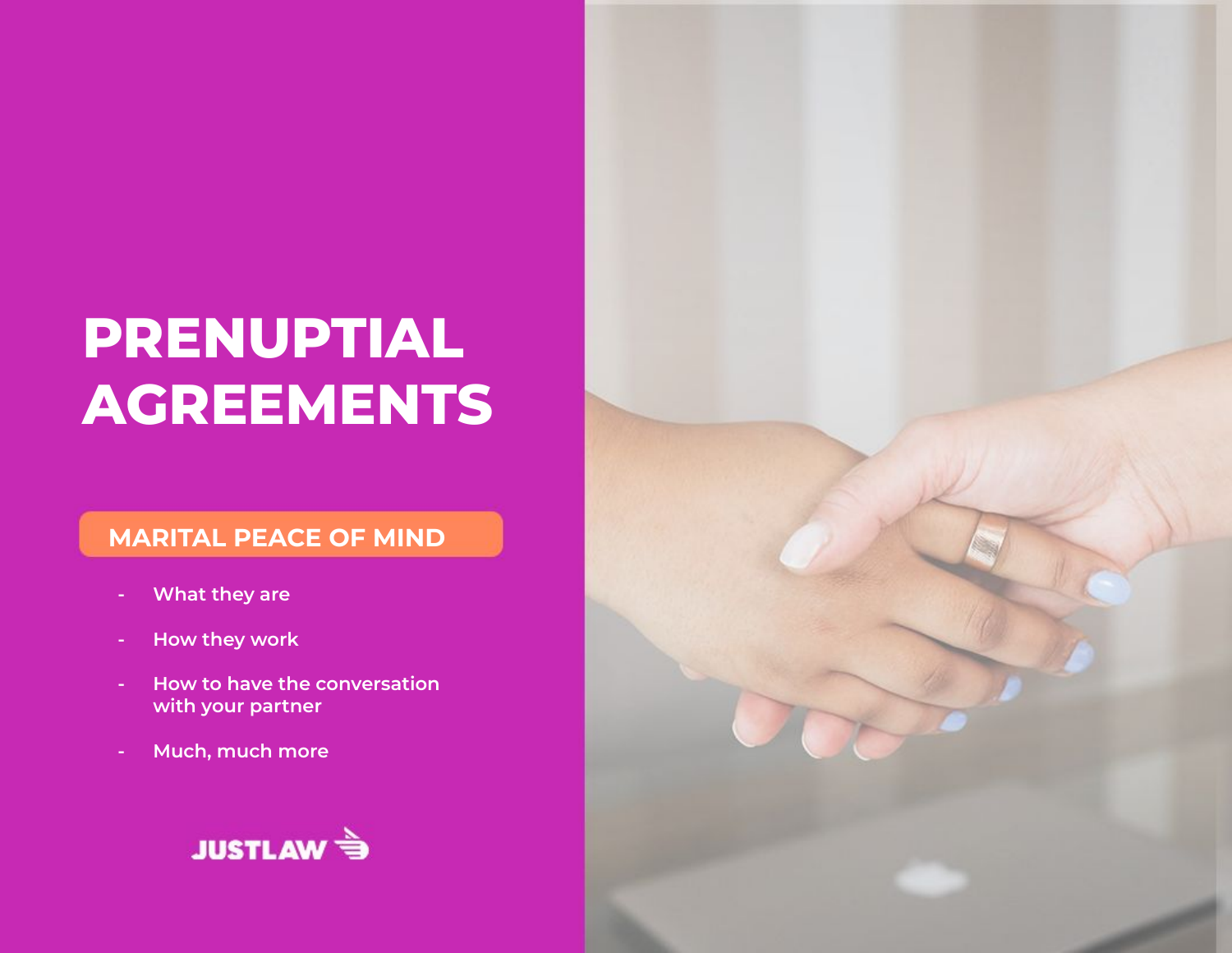#### **WHAT IS A PRENUPTIAL AGREEMENT?**

**A prenuptial agreement is a private agreement between spouses executed prior to a marriage which designates the division of their assets in the event of divorce or separation.**

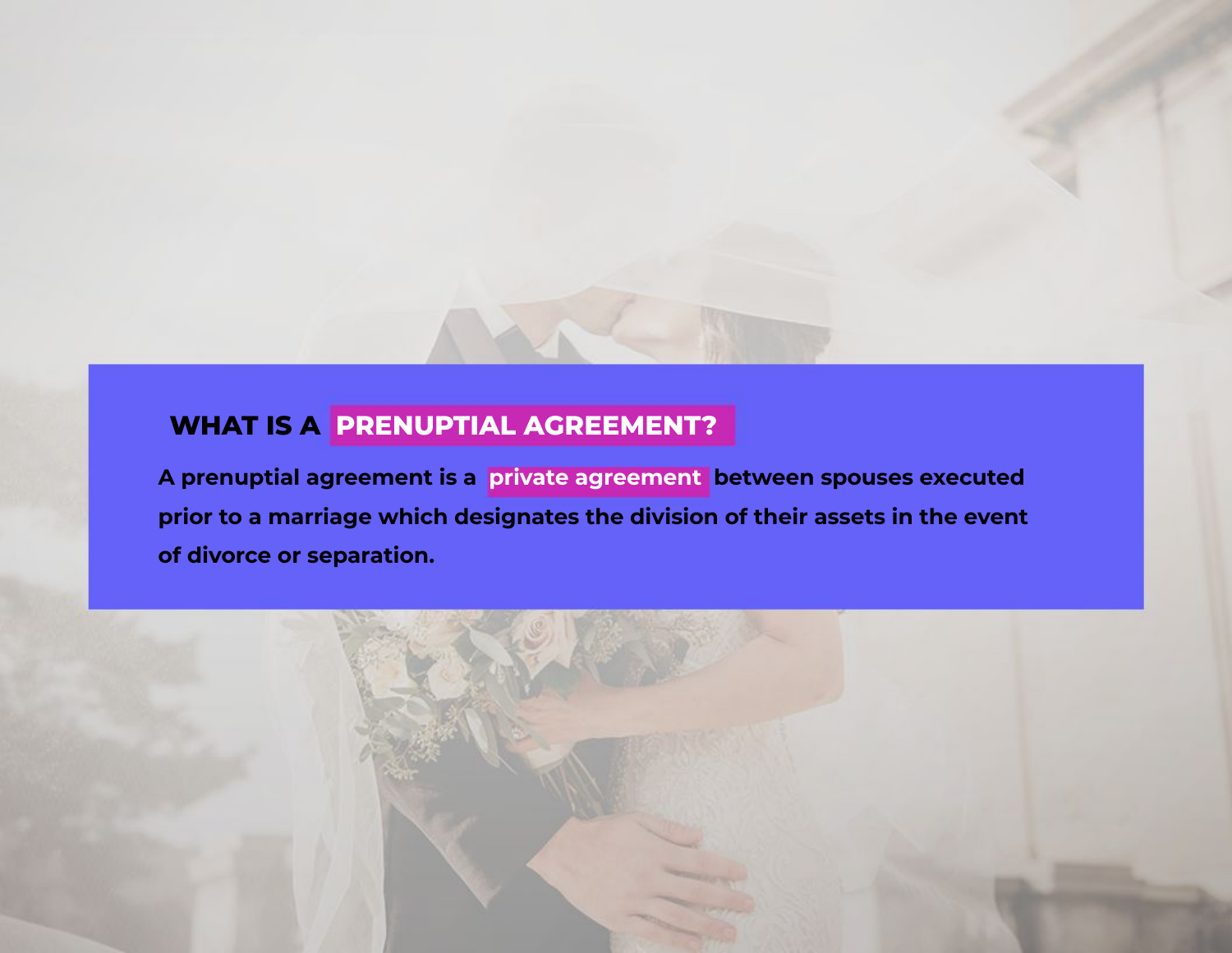**WORRIED ABOUT HAVING THE CONVERSATION WITH YOUR SPOUSE?** 

#### **IT'S TOUGH, BUT YOU'RE IN IT TOGETHER. WE ARE THERE WITH YOU.**

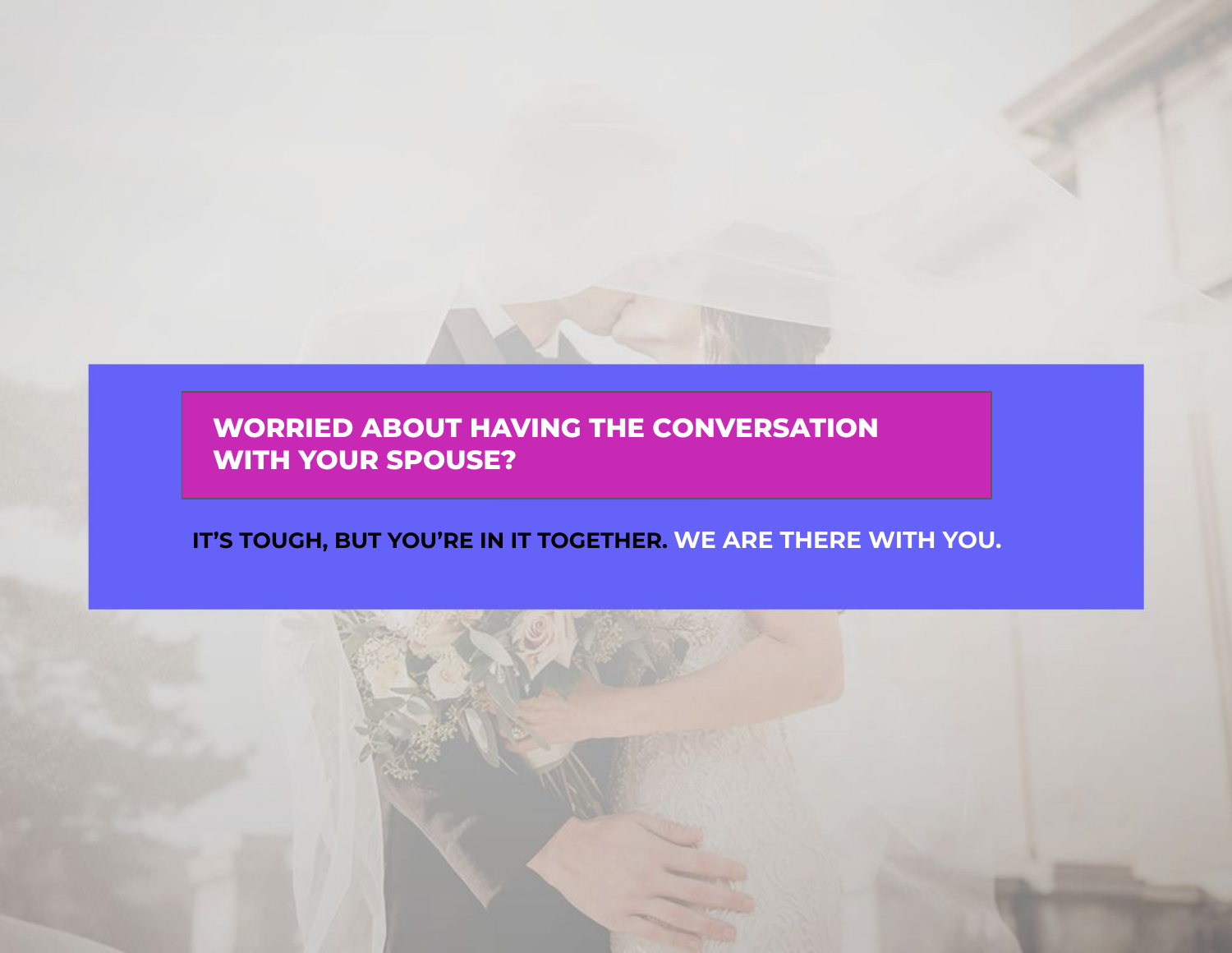# **THE CONVERSATION**

Let's face it. This may not be the sexiest conversation you ever have, but it **could be one of the most important.** 

**Start with a positive mindset, and don't be ashamed. A prenuptial agreement is an extremely effective tool for creating healthy marriages. As you approach the conversation, remember:**



**It forces openness and transparency. Openness is a key to success in a lasting marriage. Willingness to have the conversation shows your commitment.** 



**Don't kid yourself: Money Matters! The more comfortable you are talking about it, the better prepared you'll be for the future.**



**Keep it moving, but also give it time. Don't try to force your point onto your partner. Instead, give them time to think and work toward solutions.**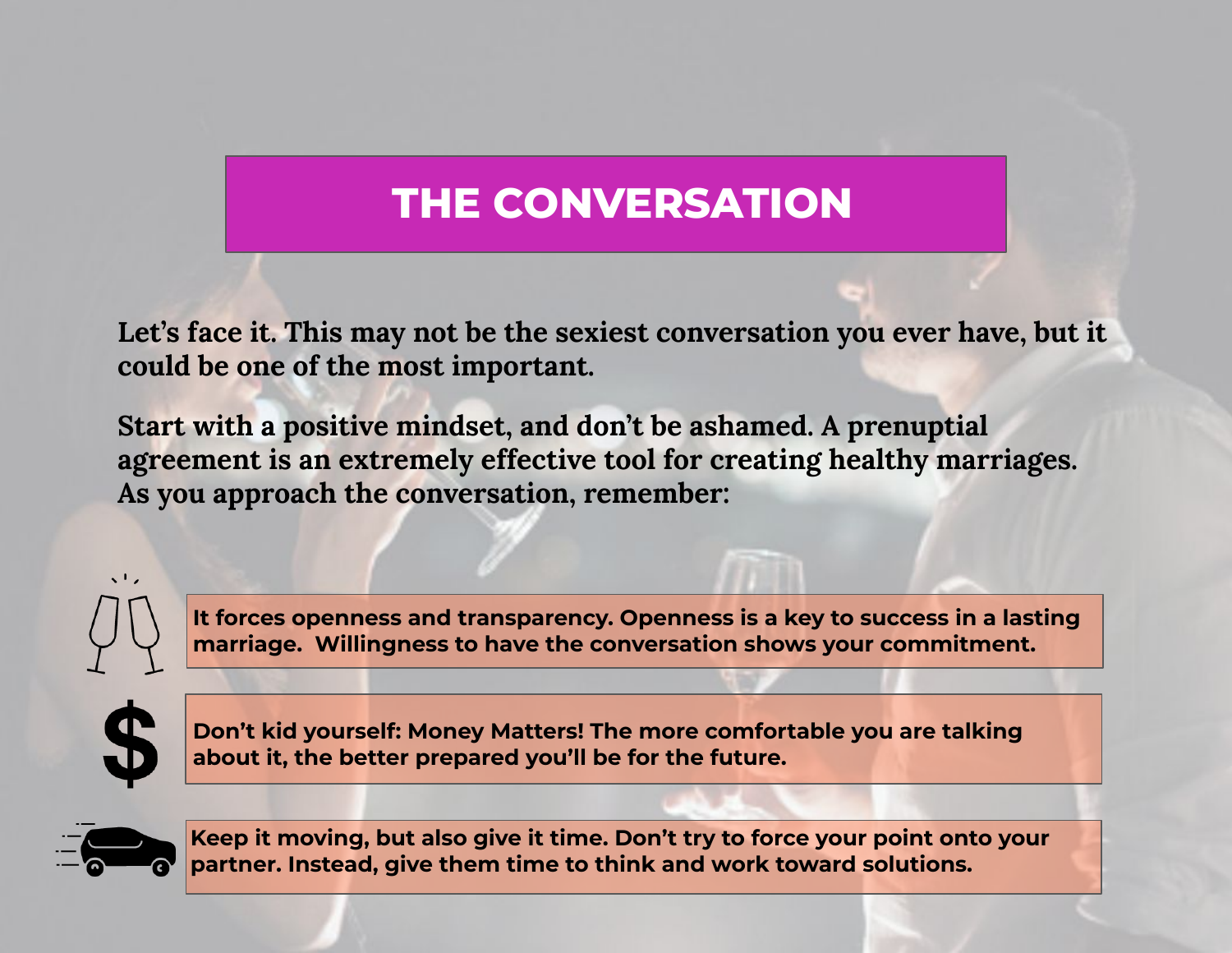#### **A FEW MORE TIPS…**

**It's a tough conversation, but you're having it together. JUSTLAW is right there with you….**



**Start early. Discuss the prospect of a prenup well ahead of your wedding. Agreements signed too close to the date may look coercive.**



**Be patient. Give your partner time to digest the idea before diving into the details.**



**Be prepared. Take the time to explain why a prenup is necessary for your relationship. It's not about doubt. It's about peace of mind.**



**Be honest. Share your full financial picture with your partner. Talk about your objectives for life, and your relationship.**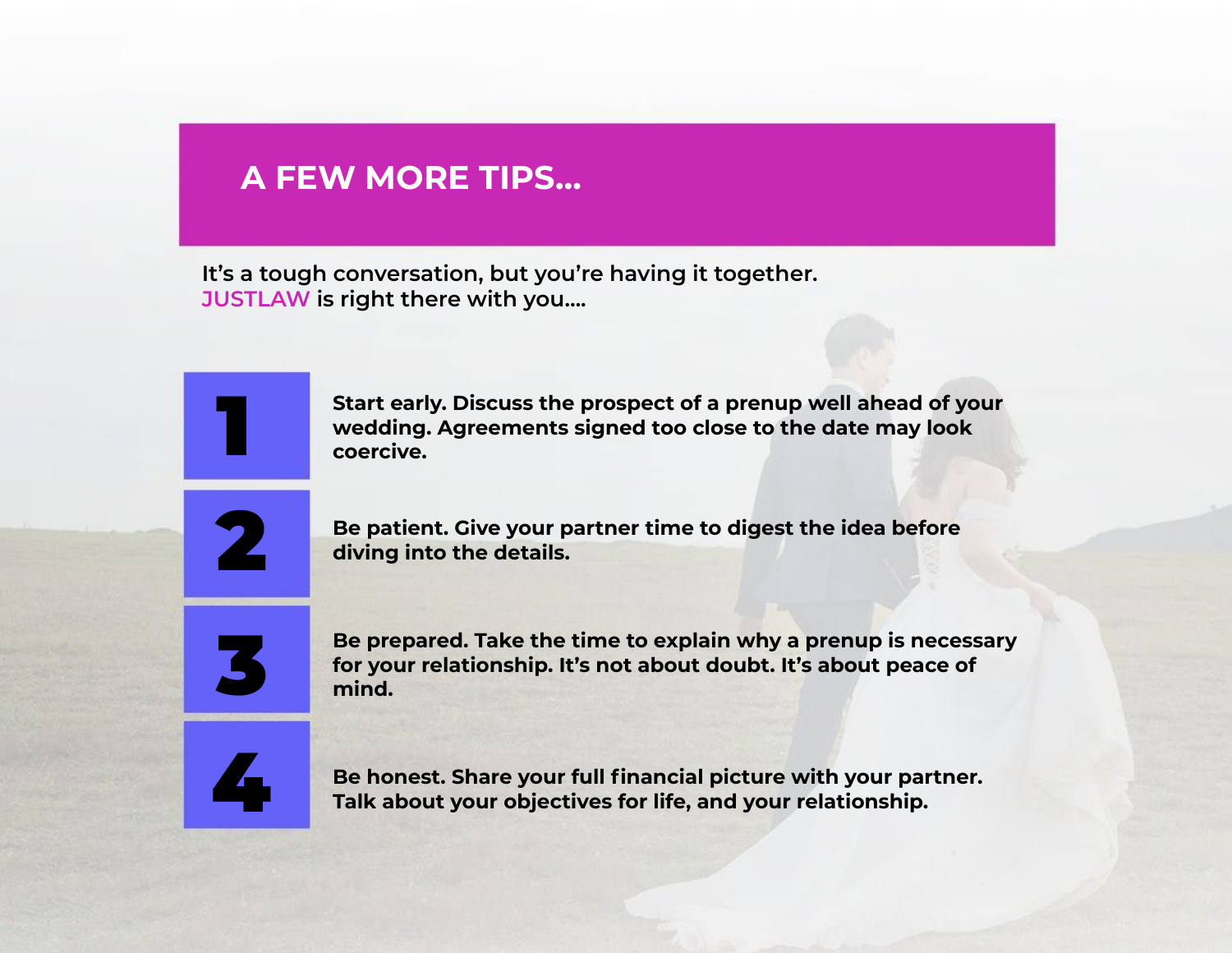## **WHY YOU LIKELY NEED A PRENUP**

**Prenuptial agreements are not just for the rich.** 

**They are important for every married couple in order to:**

1

**Start your marriage on an equal, strong playing field.**



**Clarify your financial rights during marriage.**



**Protect one another from existing debts.**



**Avoid ambiguity, which is poison for any relationship.**



**Create emotional stability if things to do go wrong.**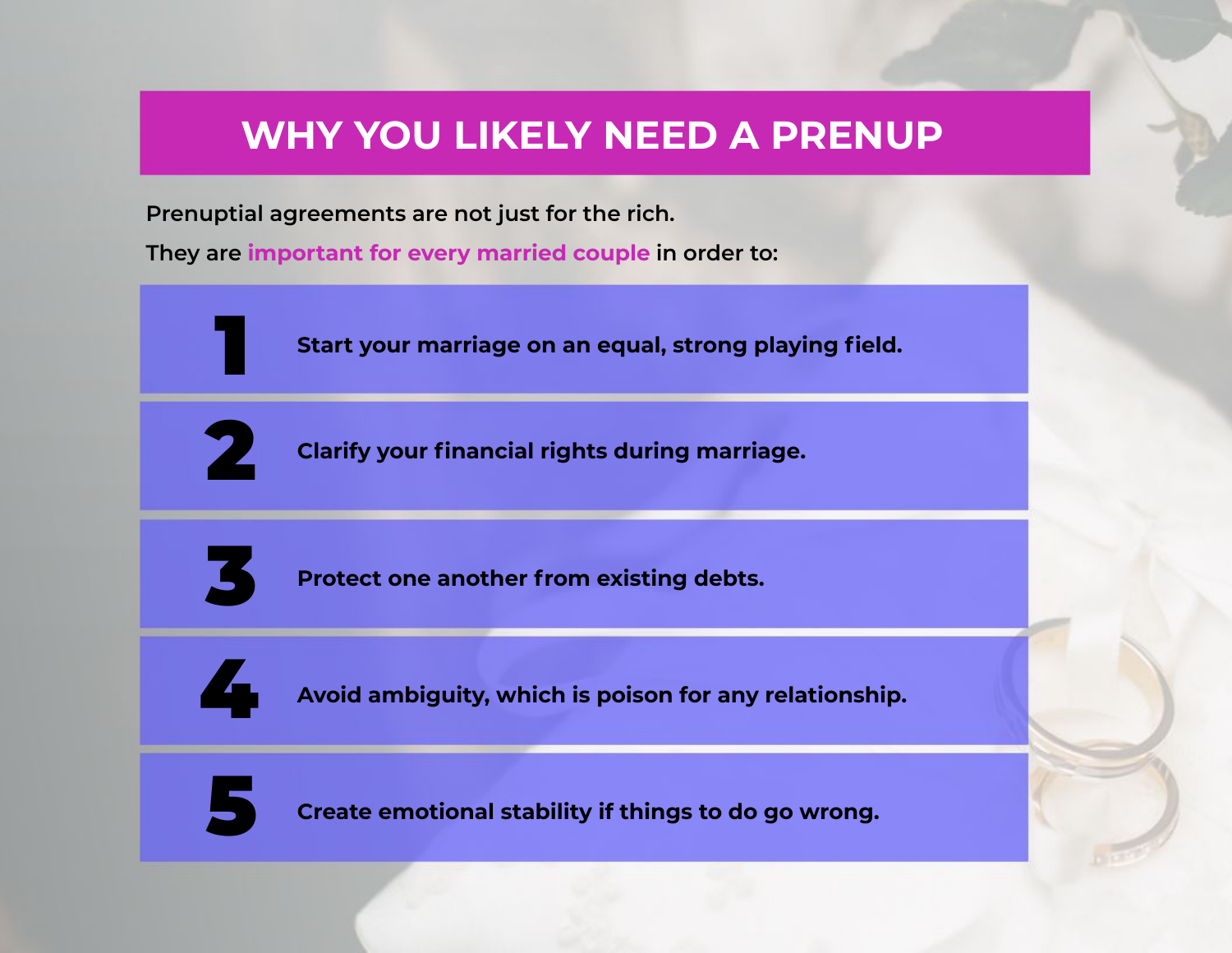#### **DON'T TAKE OUR WORD FOR IT: LISTEN TO OUR CUSTOMERS.**

# 71

*The JUSTLAW folks coached me through the conversation with my partner. That turned out to be the smartest thing we ever did - having a difficult, but honest and transparent conversation got us started strong!*

Angela G. Lexington, KY

## 11

*I was hesitant to get a prenup at first, because I thought my wife would be insulted. But it forced us to have a tough conversation and we became closer….. best experience ever working with a lawyer.*

Eric K. Bronx, NY

**5 Stars on Google Reviews**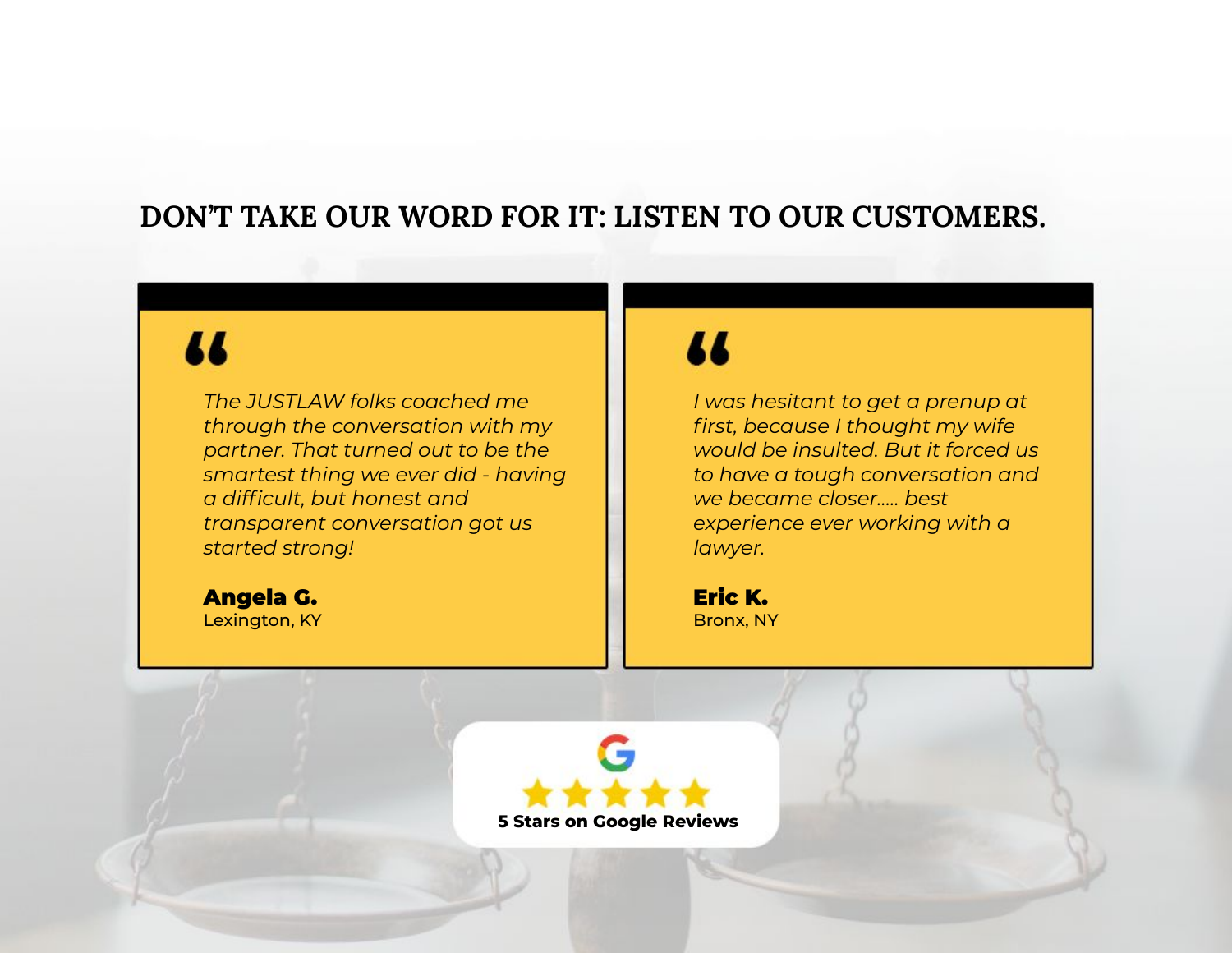#### **AVOID THE WHAT IFS**

What if **you go through an unexpected divorce and lose half of your business?**

What if **you go through an unexpected divorce and lose half of your children's inheritance?**

What if **you go through an unexpected divorce and lose half of your childhood home that you promised your parents you would live in forever?**

What if **you have children and plan on remarrying? Will your children's inheritance receive proper protection in this new marriage?**





It's about so much more than money. It's about dealing with the 'what ifs?' from a place of love, rather than later, from a place of regret and anger.

> **– Jason Gabbard, JUSTLAW Founder**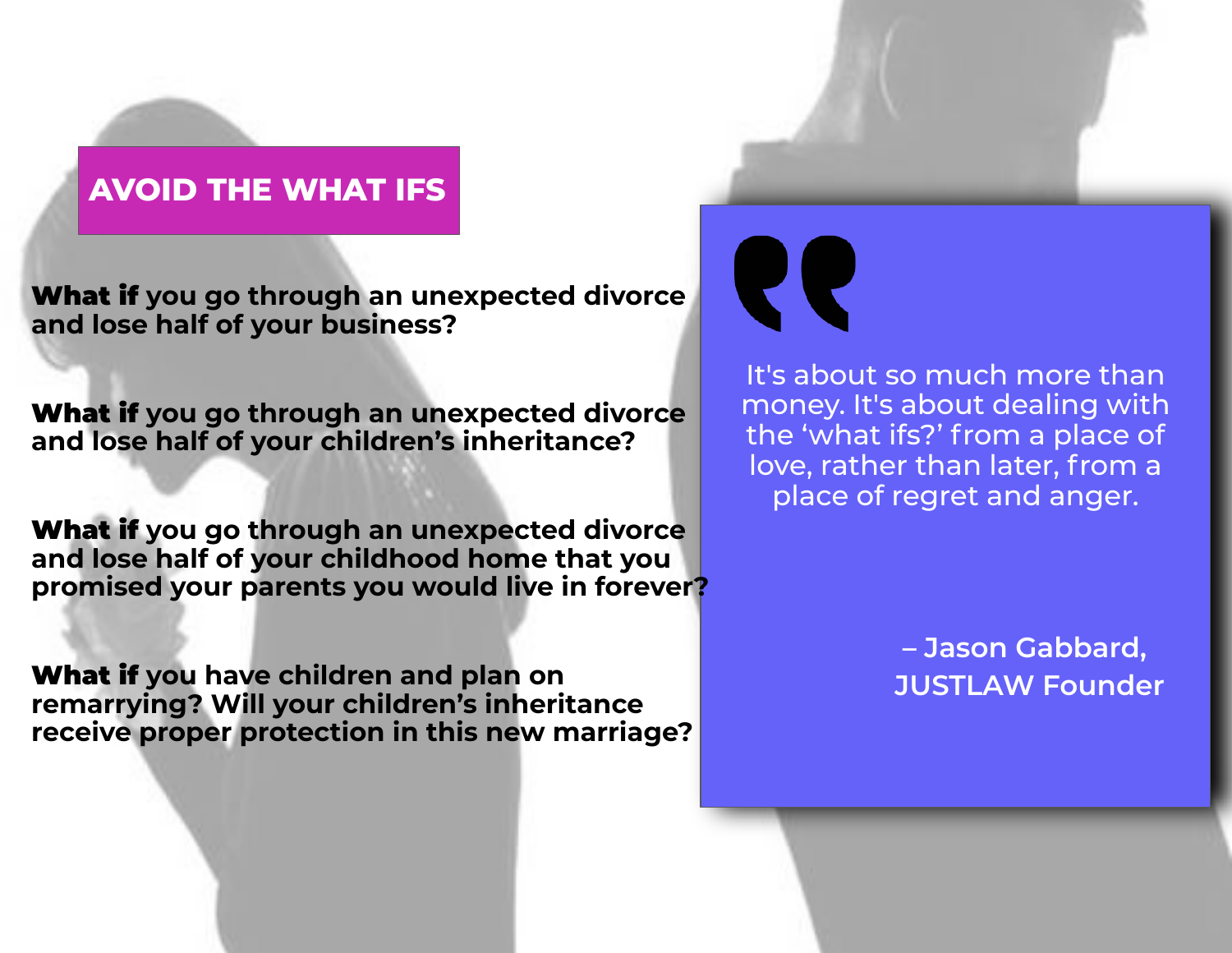

#### **CHECK OUT SOME SAMPLE CLAUSES BELOW**

CONTRACT

Prospective Spouse 1 and Prospective Spouse 2 have made a full and complete disclosure to each other of all of their financial assets and liabilities, as more fully set forth in the accompanying Financial Statements, attached hereto as Exhibits A and B.

This agreement shall become null and void and of no further force and effect upon the fifteenth (15th) anniversary of the Marriage; provided such period has run for continuous, uninterrupted years, of the Marriage and during such time Jack and Diane have continuously lived together with no pending separation or divorce.

The parties enter into this agreement in consideration of marriage. The effectiveness of this agreement is expressly conditioned on the occurrence of such marriage.

**Sunset clause - automatic expiration after a set period of time Springing effectiveness**